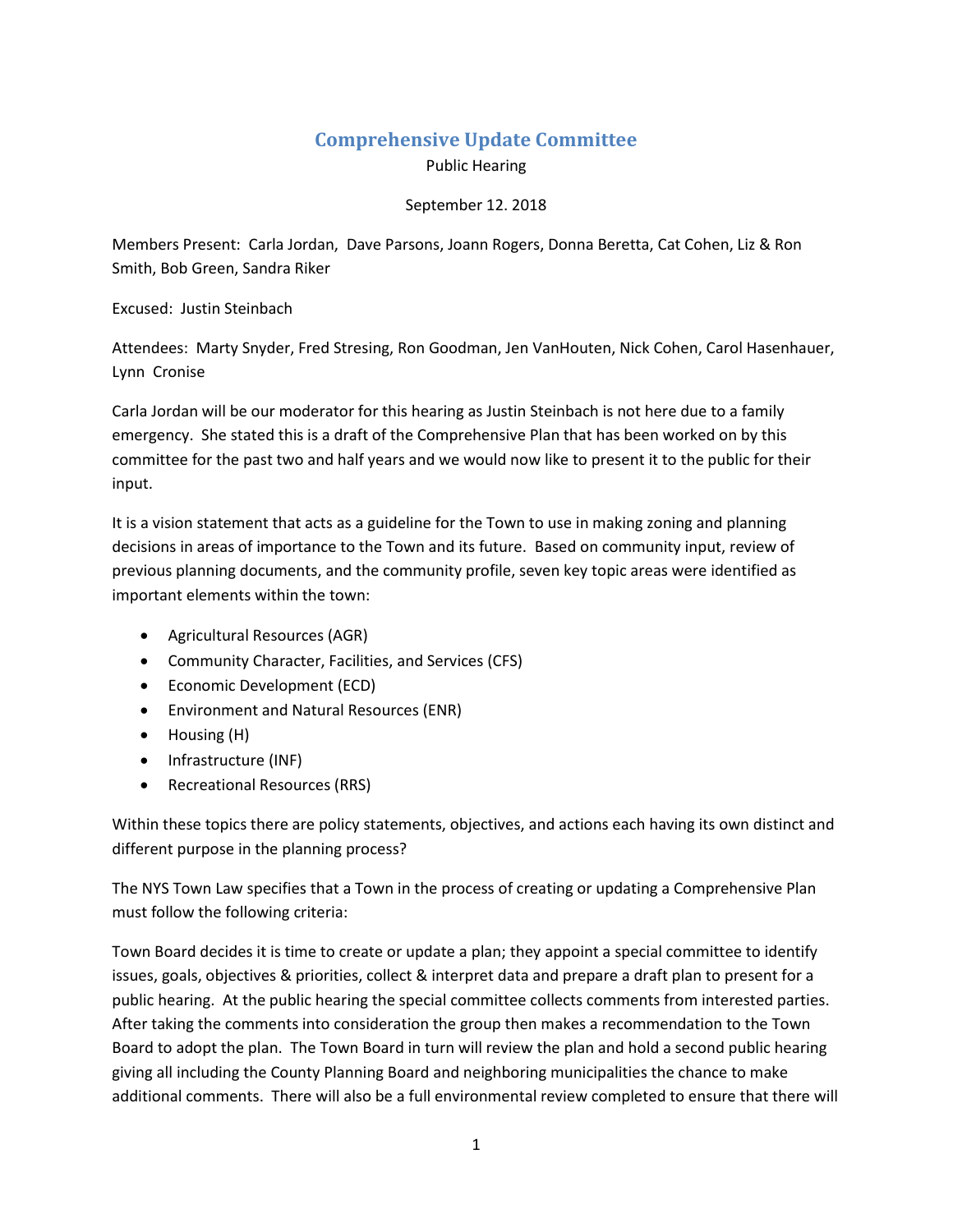be no significant impacts or adverse effects to the health, safety, and welfare to the community created by the adoption of this plan. The Town Board at this point can decide if they will adopt by Resolution the final plan presented to them. The final step will be the implementation of the plan.

The public hearing was opened by Carla Jordan in order to allow input from the residents present.

Jennifer VanHouten of 4546 Egypt Road expressed her concerns:

- Under Housing concern of expansion of rental properties
	- o No pride of ownership
	- o Transient population
	- o Lack of investment in the Town's future
- Not in favor of Senior Living complex
	- o The town while scenic and rural is too isolated for seniors to live in
	- o Senior Complex would put an increased burden on the fire department
	- o Water table will also be affected with an increase in population
- Env 19- develop guidelines within the Open Space Plan for conservation and protection of critical habitats and locally rare plant communities infringes on a land owners rights to do as they wish with their property

Carla the Plan is trying to provide a balance between zoning and the environment and how best to determine the appropriate land uses.

Jen cont'd-

Not in favor of expanding the L-I district given the types of things allowed in that district such as strip clubs and slaughter houses

- Concern over the number of short term items listed-
	- $\circ$  Insurmountable task would make it difficult to get volunteers to help with the action items
	- $\circ$  Better to start with three or four that are attainable creating an interest from the community to help
- In favor of making it easier for people to provide in-law apartments for seniors to be able to age in their own town
- In favor of expansion of internet service to help home based businesses
- In favor of encouraging home based business

Liz Smith and Cat Cohen responded

- Infrastructure such as sewer, water, accessibility to services will need to be addressed before encouraging expansion of housing
- Need for an housing needs assessment to determine opportunities to expand housing options in the town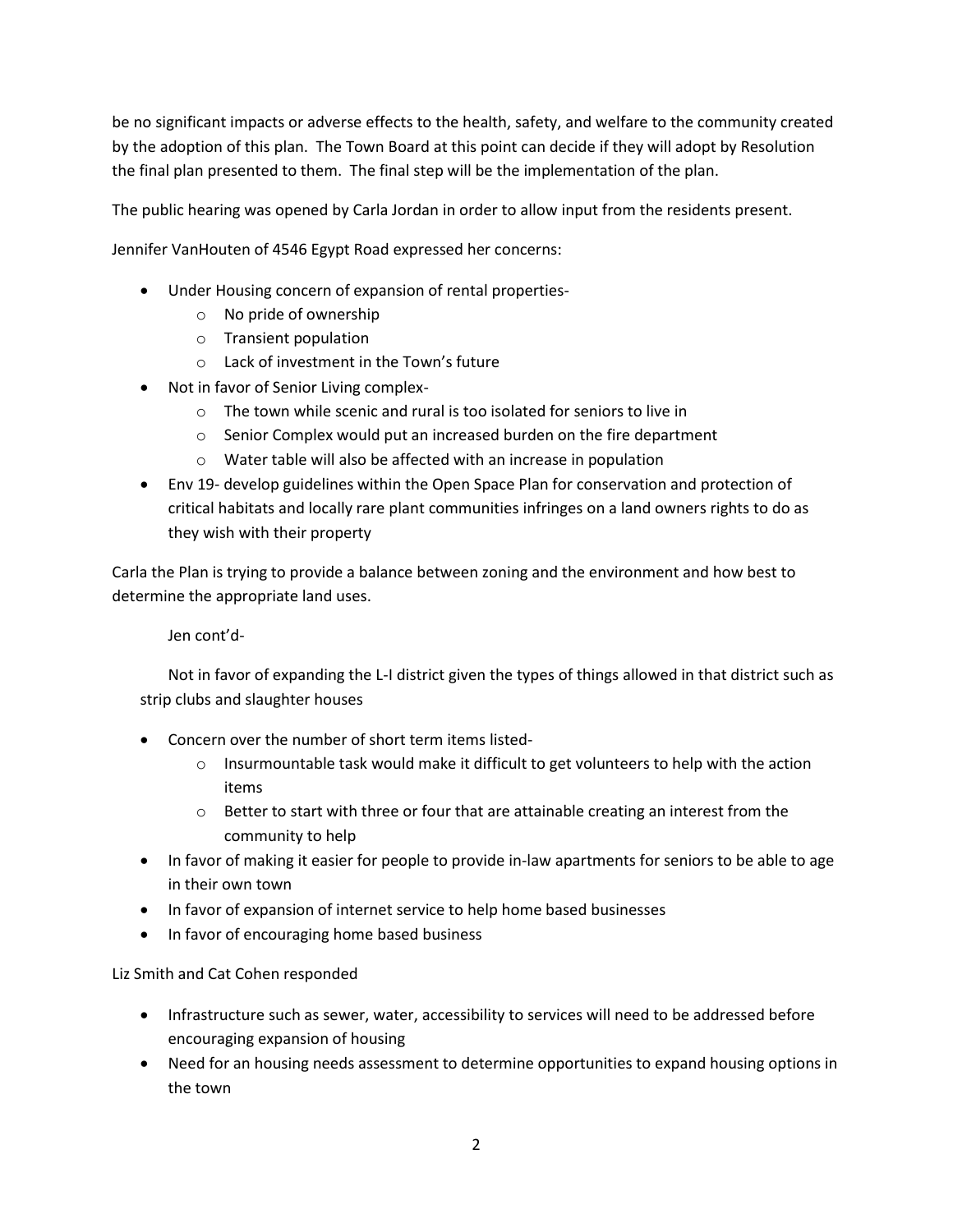Ron Goodman 4159 State Route 64

- Agriculture-did you ever talk to farmers in the community? You talk about an agricultural committee, who will be on it?
- There is no input from the farmers in the final draft.
- In the action items talk of volunteers, for the number of projects you have proposed you will need a large number of volunteers or some that are willing to work on more than one project.- Where and how are you planning on finding them?
- Concern over the choice of verbs and adjectives in the action statements that have the potential to make the town liable if not addressed as stated.

## Nick Cohen7289 Ludlow Drive

This is a very large document and it would be good to have a summary for ease of access to its contents. An overview similar to what was provided this evening reflecting the main points of the plan would be helpful.

Lynn Cronise 7428 Red Tail Drive

- Likes the way the plan is written
- Why does the history stop in 1966, this could use an update
- The history does not include input as to why South Bristol seceded from the town of Bristol-this would be interesting information in the history

Response from Dave Parsons the original town was very large and the center was at Baptist Hill which is 7 or 8 miles from Bristol Springs making it very difficult for residents to get the services they would need, Sandra Riker also mentioned that at time the Counties were expanding to have a larger voice at the state level and many towns were splitting to create additional voices at the state level

- Parsons Organs and Bristol Valley Hardwoods are listed in chapter 2 under light industrial as the two largest employers and commercial businesses in the town. Why is Honeoye Storage not included? Or are they not considered light industrial?
- Under housing would it be possible to create an area where a tract of tiny homes could be encouraged?
- Infrastructure-does County Road 32 and State Route 64 have bus transportation available?

Carla Jordan responded that the bus transportation options have changed it is not under County control but now provided by a private enterprise and she is not sure that it is offered for our area.

Lynn Cronise-continued:

 She is still bothered that conventional drilling is allowed and the current limits are different than when first proposed.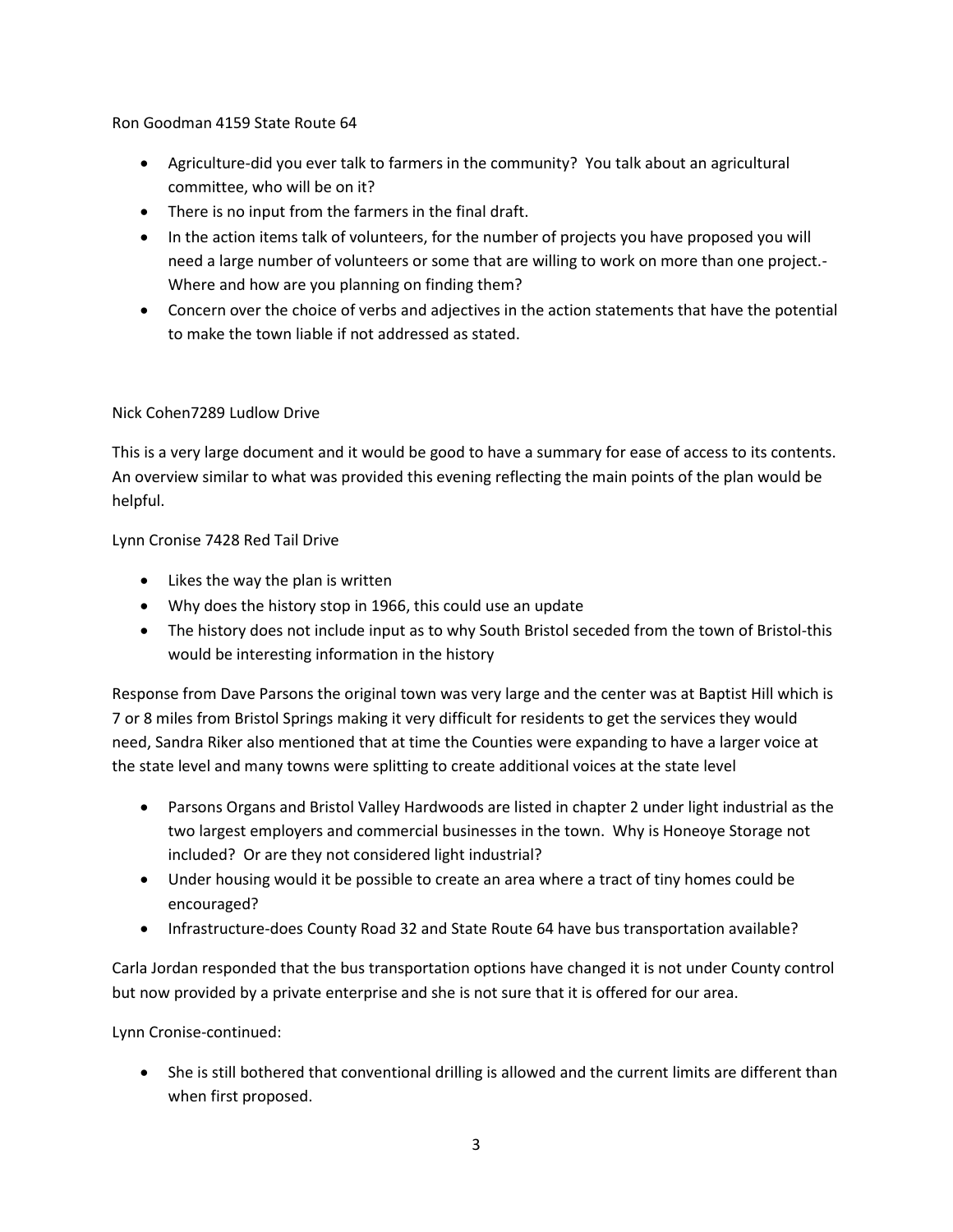- Concerns about the Right to Farm Law-
	- $\circ$  Is it true that if a farmer damages his neighbor's water system the farmer is not liable?

Joann Rogers replied that she does not know of any farmer damaging neighbor's wells and the DEC has regulations in place for monitoring

Cat added that is why under Environmental #18 it states: Promote improved surface water quality by ensuring best management practices for livestock grazing and agricultural tillage are followed.

Carol Hacknauer 4898 Fawn Ridge Drive

- Too the lengths of the document-Why are so many things addressed in this document that are already being addressed (ongoing)? The document should address more attainable goals and visions.
- There are too many short term items-unrealistic to think they can be accomplished-pick a few to start with.

Cat replied this is a Vision statement and should open opportunities for things that may not be relevant now but may be in the near future. If they are not included they will not be thought of as possible goals for the future.

Carla used the example that the previous plan did not address renewable energy and look at the changes that have been made in that direction.

Nick Cohen, Lynn Cronise, Jen VanHouten

- To the number of volunteers necessary and how to get them interested-recognition for their efforts,
- Advertise topics that will be of interest
- Encourage home based business, they are people that can make and find the time to help if the topic is something they are interested in.

Cat and Bob response: Sandy has started a newsletter that is available through email distribution and encourages continuing this avenue. Bob agreed very difficult to find willing volunteers unless they are directly affected by the issue being addressed.

## Marty Snyder 3656 Esty Road

Concerned about the number of items including the ZBA for potential partners, we (zba) may not have the resources to handle so many goals, and it is unfair to ask the Board to overextend themselves to the point that they will burn out and walk away from the Board. There is not a long waiting list of people willing to join the Boards, so they are limited as well.

Carla wrapped up the meeting by reminding people if they have written concerns they are welcome to submit them to the group through the Town Hall and have to Monday at 4 pm to do so. She said that the information once gathered would be shared on the Town Webpage so they all should watch for the next steps to be taken by the Committee.

Bob as Supervisor Green extended his appreciation to the Committee for their hard work and efforts to provide this document for the Town. If the RFP (request for proposal) process would have been followed, there is no way the Town could have afforded to start and complete this Update. Times are changing and it is becoming necessary for small towns to reach out to larger entities such as County for assistance. Again thank you from the Town Board and Town's People.